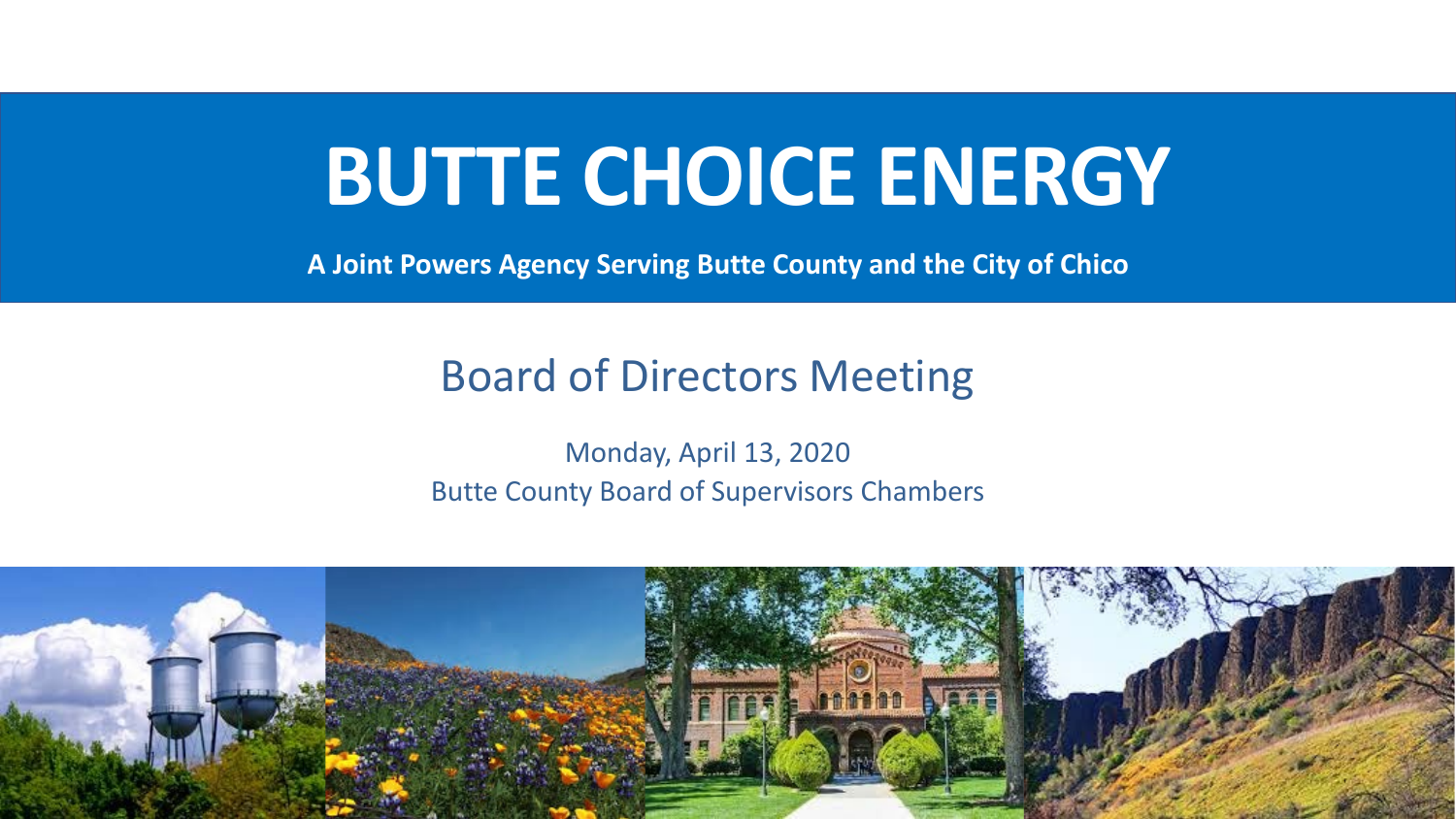#### **CONSENT:**

4 a. Approve Minutes of March 9, 2020 Board meeting **REGULAR MEETING:**

- 5a. Operations and Administration Report
- 5b. Banking and Credit Services Update
- 5c. Agreement for Data Management and Call Center Services
- 5d. Agreement for Wholesale Power Services and Risk Management
- 5e. Agreement for Schedule Coordination Services
- 5f. PG&E Service Agreement and CPUC Registration
- 5g. Adopt Resolution Approving Conflict of Interest Code
- 5h. Discussion of BCE Policy Framework
- 6. Board Member and Staff Announcements
- 7. Adjournment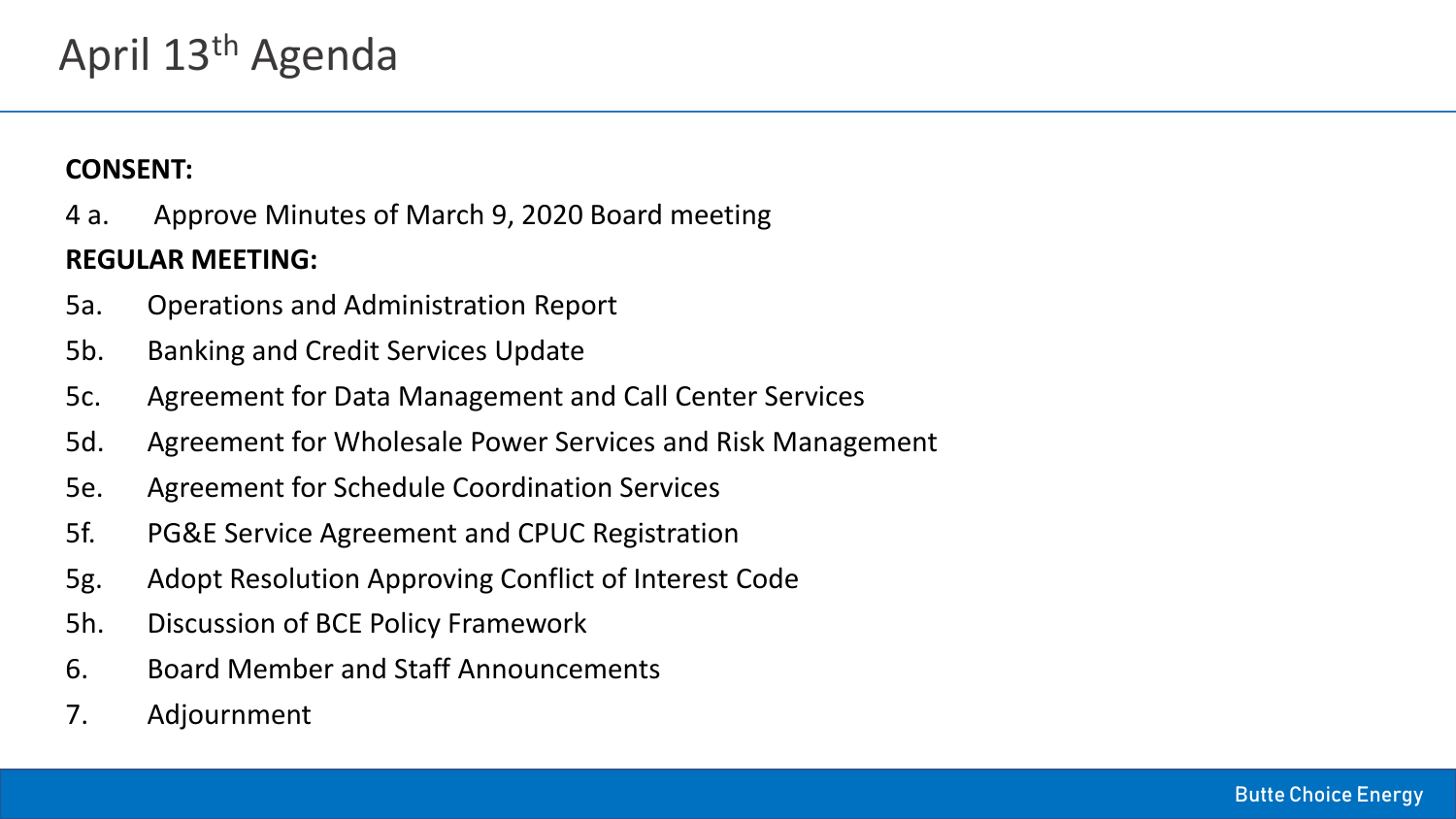### **5a (i) 2020 Implementation Activities**

- On-boarding our new power services & risk management team, Pilot Power Group (Q2)
- On-boarding our new schedule coordination team, ZGlobal (Q2)
- Continued work with PG&E on service integration and power-related issues (ongoing)
- CPUC compliance filings (ongoing)
- Selection and on-boarding of data management/call center vendor (Q2)
- Selection of a banking partner/credit terms for BCE banking operations (Q2)
- CEO posting and recruitment; select benefits package (Q2; target hire by end June)
- Press outreach and local presentations (ongoing)

#### *Actions in the near future include:*

- Identify office space, equipment and administrative support for new CEO (Q2/3)
- Development of budget (Q2)
- Determination of power mix (Q2/Q3)
- Submittal of Integrated Resource Plan (Q3)
- Discussion and adoption of various BCE policies (Q2-Q4)
- Issuance of a marketing and communications RFP, vendor selection, and roll out of public communications campaign (Q2-Q4)
- Issuance of power supply RFP (Q3/Q4)
- Rate design work (Q4)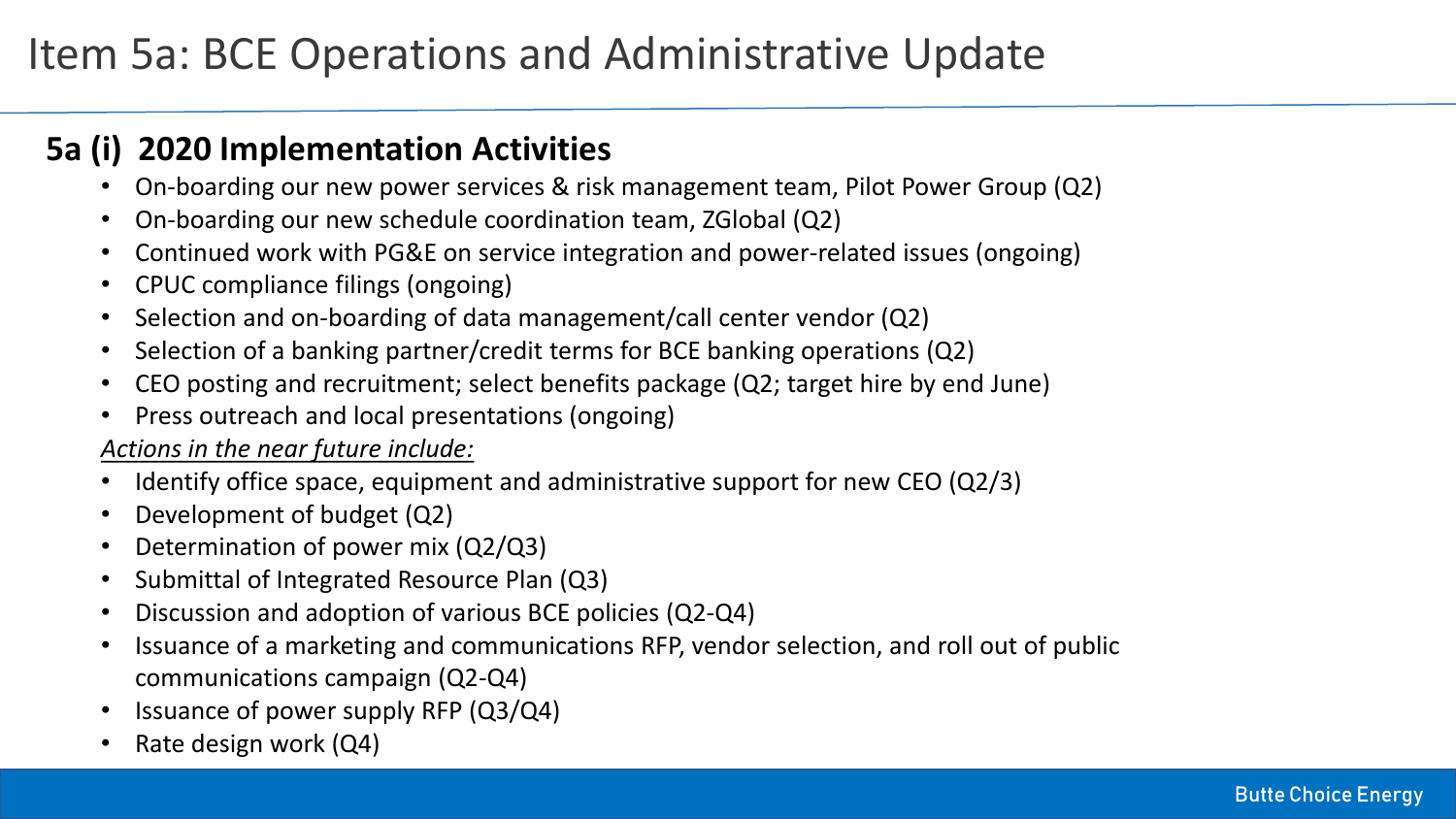### **5a (ii) BCE Financial Summary**

### 2018 - 2020 Butte Choice Energy - Expense Detail Report

| Date                    | <b>Vender</b>                        | Tasks                                                   | Costs                       |
|-------------------------|--------------------------------------|---------------------------------------------------------|-----------------------------|
|                         | 2018-19 EES Consulting               | Feasibility Study (approximate costs)                   | \$85,000                    |
|                         |                                      | Development and filing of Butte Choice Energy Authority |                             |
|                         | 2019 EES Consulting                  | <b>Implementation Plan</b>                              | \$28,505.00                 |
|                         | 6-Jan LEAN Consulting                | Technical support for 2019                              | \$9,388.78                  |
|                         | 12-Mar EES Consulting/GDS Associates | Technical support 2020 through February                 | \$19,847.50                 |
|                         | 26-Mar LEAN Energy                   | Technical support through March 26, 2020                | \$9,437.50                  |
|                         | 30-Mar Avery and Associates          | <b>CEO Recruitment work</b>                             | \$8,900.00                  |
|                         | 7-Apr EES Consulting/GDS Associates  | Technical support for March 2020                        | \$15,870.76                 |
|                         |                                      |                                                         |                             |
|                         |                                      |                                                         |                             |
|                         |                                      | <b>Total Expenses</b>                                   | \$176,949.54                |
|                         |                                      |                                                         |                             |
|                         |                                      |                                                         | <b>Balance Remaining on</b> |
| <b>Contract Details</b> |                                      |                                                         | <b>Contracts</b>            |
|                         | <b>PFM</b>                           | Banking and credit search consultant                    | \$10,000.00                 |
|                         | <b>Avery and Associates</b>          | <b>CEO Recruitment</b>                                  | \$16,100.00                 |
|                         | <b>BB&amp;K</b>                      | <b>General Counsel</b>                                  | \$120,000.00                |
|                         | <b>EES Consulting/GDS Associates</b> | <b>Technical Support</b>                                | \$48,281.74                 |
|                         | <b>LEAN Energy</b>                   | <b>Technical Support</b>                                | \$56,173.72                 |
|                         |                                      |                                                         |                             |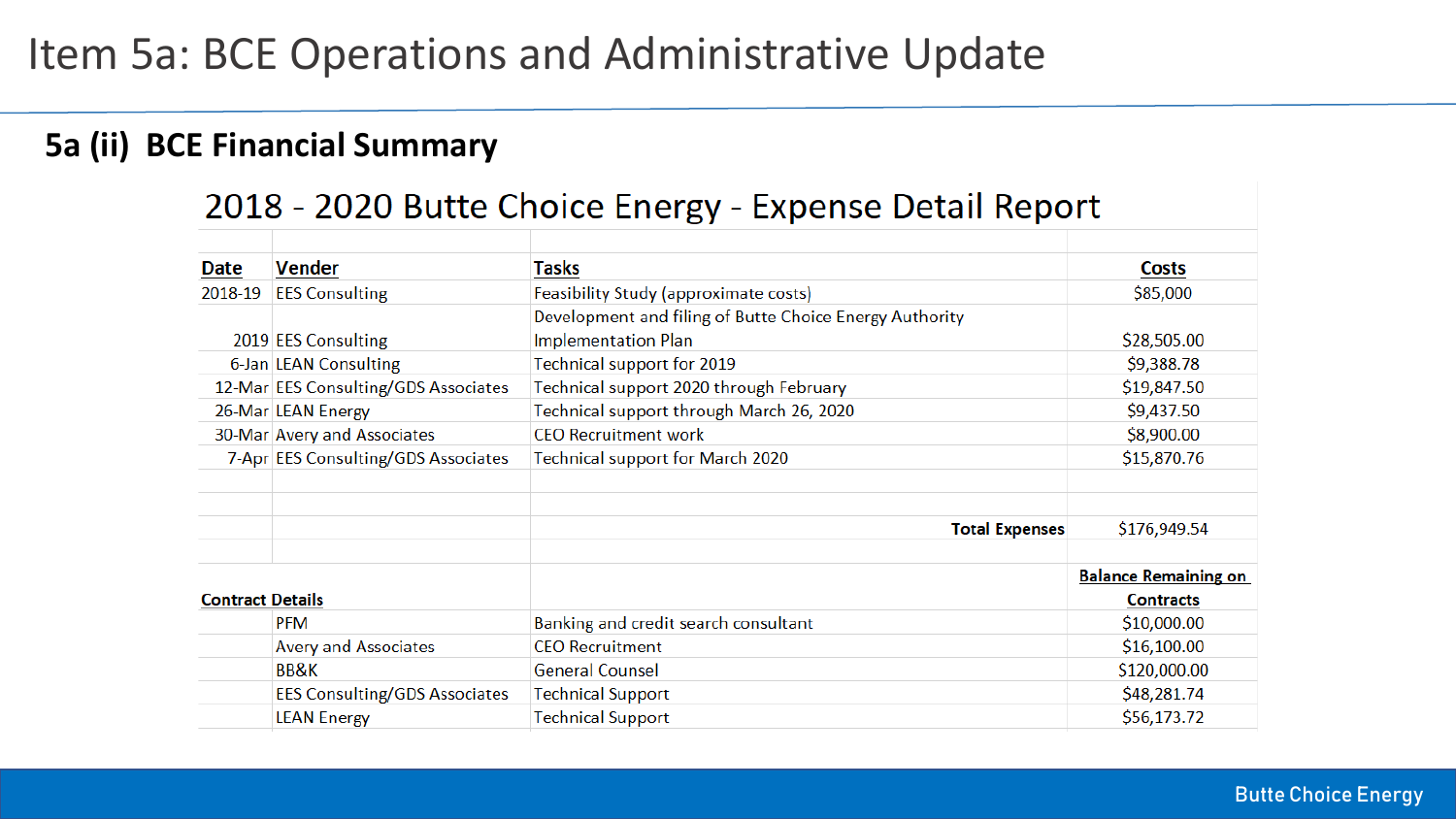### **5a (iii) PG&E Matters Related to BCE Implementation**

• Meet and Confer

- 2021 ERRA filing load and peak demand forecast finalized for BCE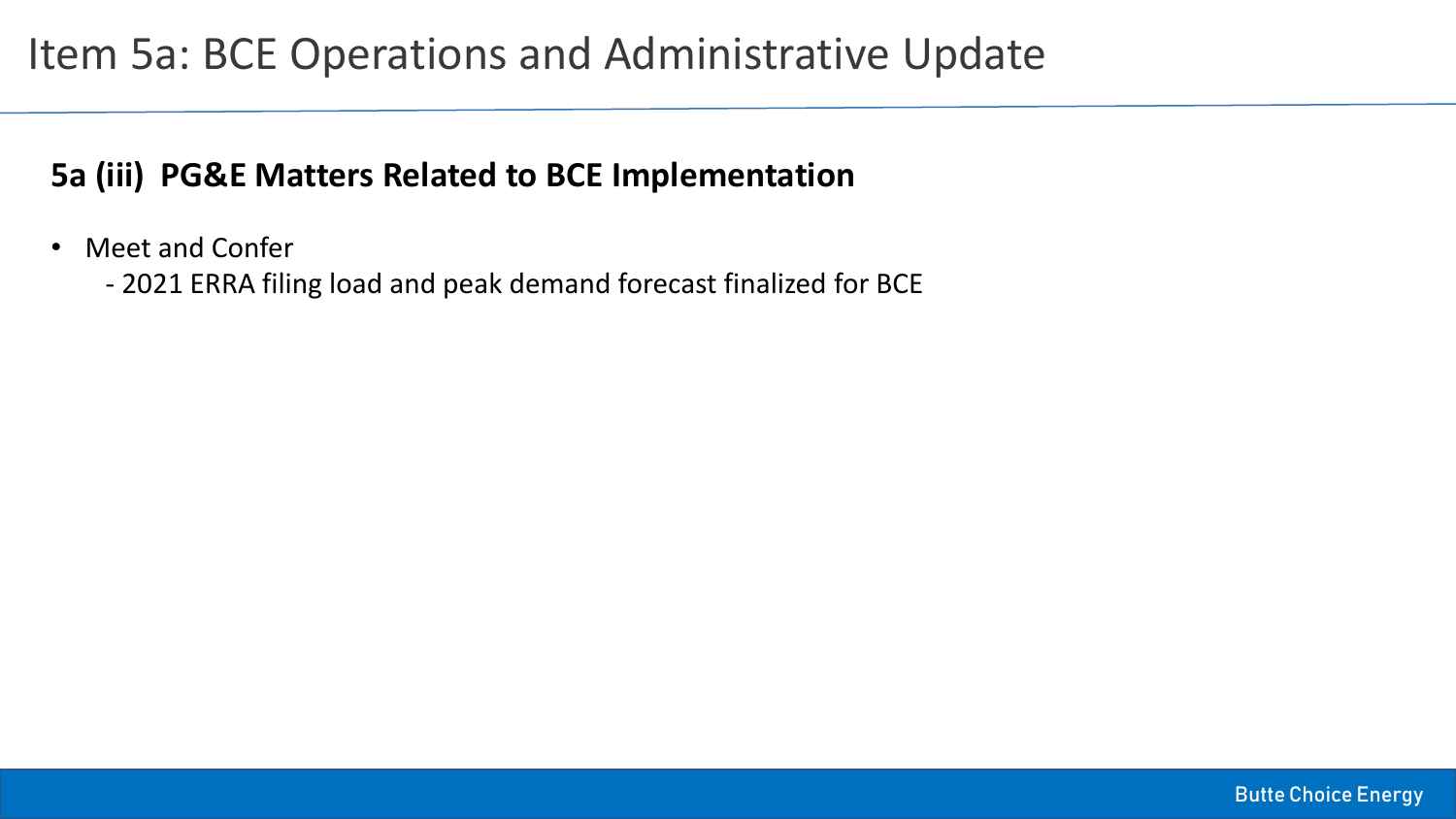### **5a (iv) Executive Search Update**

The CEO position has posted! Check out [www.buttechoiceenergy.org/resources](http://www.buttechoiceenergy.org/resources). Application deadline is May 8<sup>th</sup>.

| <b>Date</b>            | <b>Action</b>                                                                                                   |
|------------------------|-----------------------------------------------------------------------------------------------------------------|
| <b>Week of March 2</b> | Vendor contract complete; Kick-off call w/Avery & Assoc.                                                        |
| <b>Week of March 9</b> | Board member Brown appointed; VCEA GM identified to assist                                                      |
| <b>March 9-27</b>      | Development of candidate profile; digital job description                                                       |
| <b>Week of April 6</b> | Job posted; 4-week application deadline                                                                         |
| <b>Early-Mid May</b>   | Candidate screening for base qualifications; select top 8-10 for further vetting; select top 5-6 for interviews |
| <b>Week of May 25</b>  | First-round interviews with top 5-6 candidates                                                                  |
| June 8                 | Second round interviews with top 2-3 candidates; with full Board in closed session, prior to 6/8 Board meeting  |
| <b>Mid-June</b>        | Final interview if needed; candidate selection, finalize salary and benefits package                            |
| <b>End June</b>        | Candidate offer and final negotiations; new CEO in place!                                                       |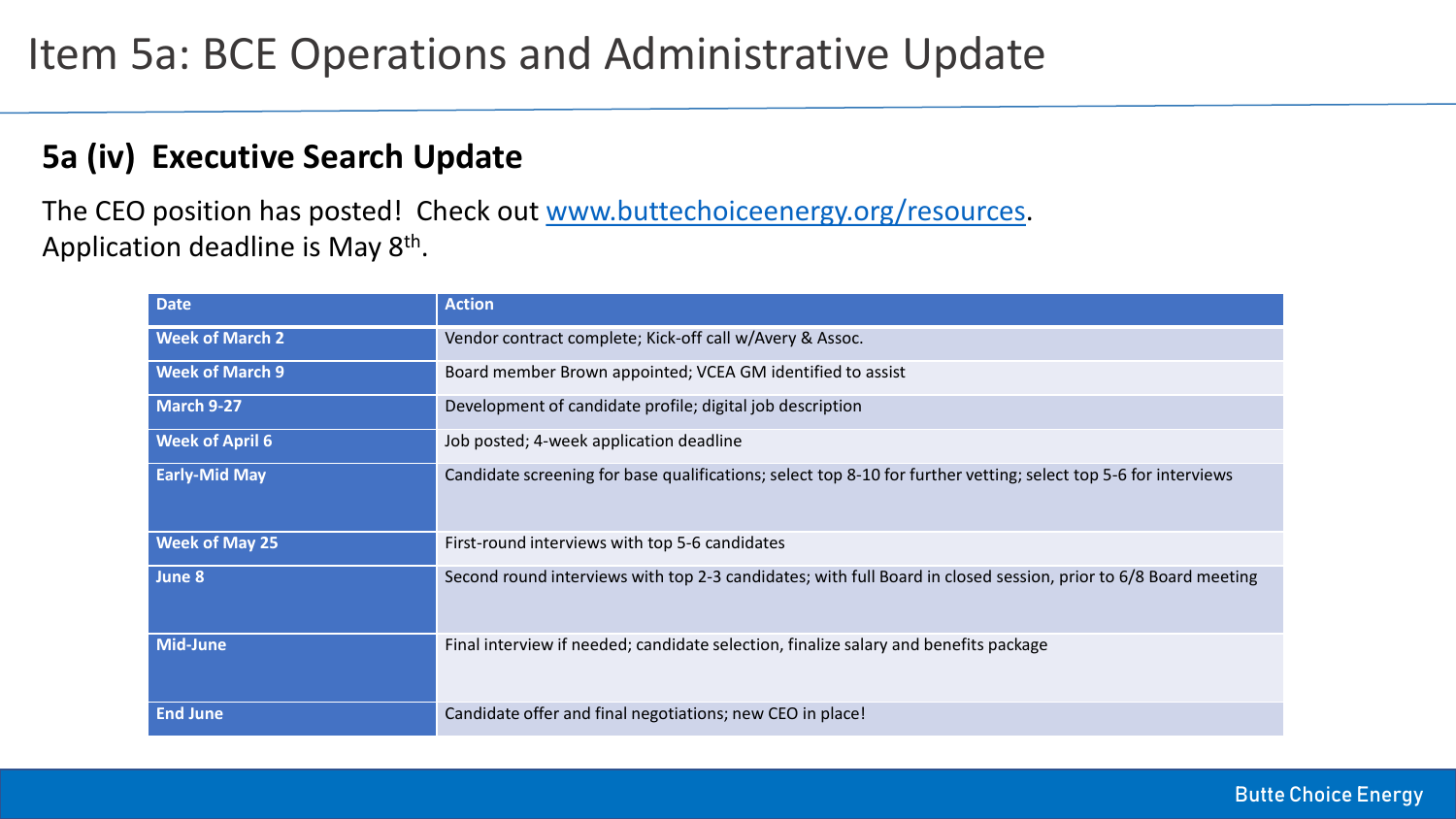### **5a (v) Public Outreach/Marketing RFP**

- Outreach to the City of Oroville ongoing
- Marketing/Communications RFP out in May
- BCE presentations and press coverage ongoing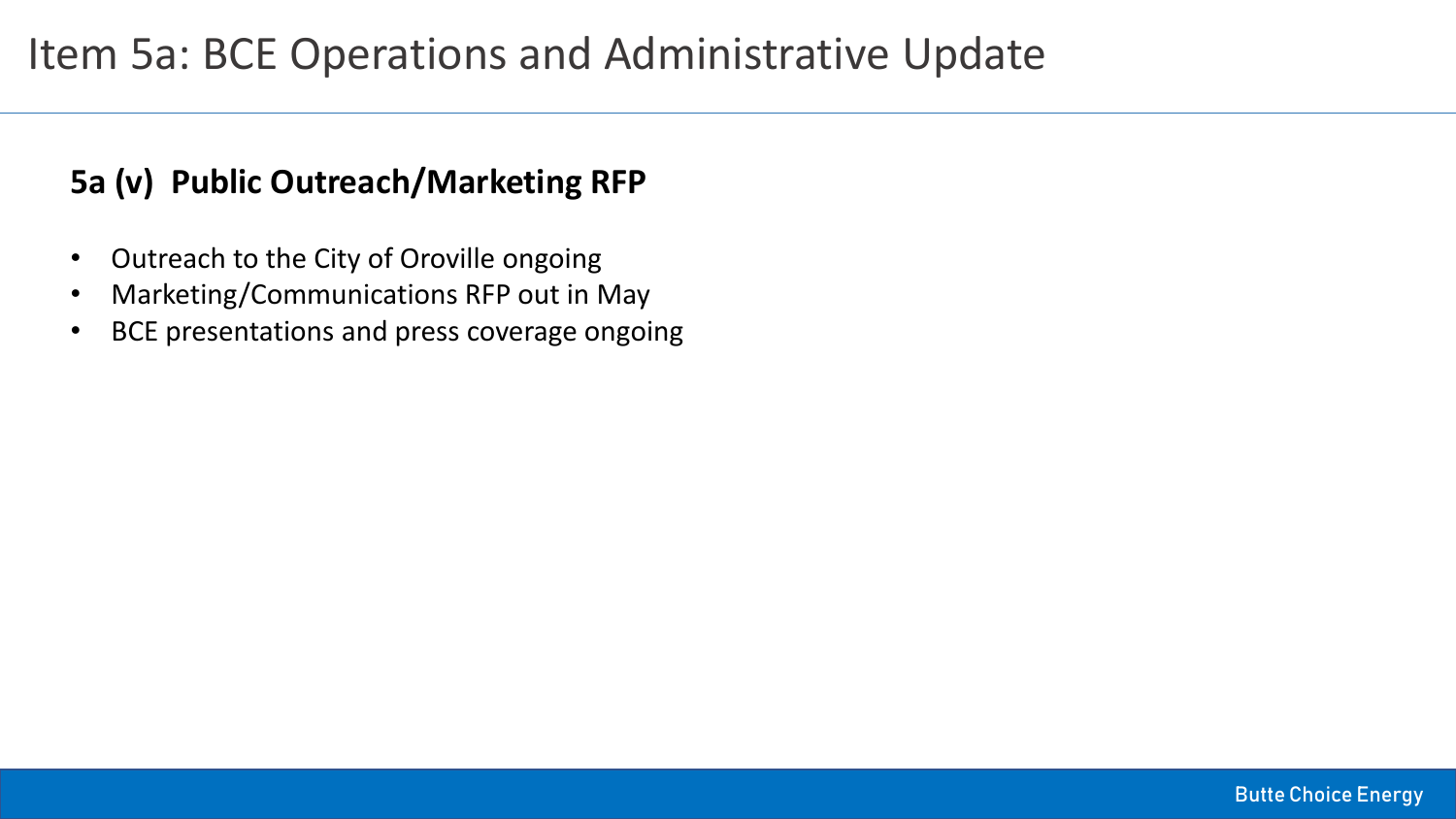*Direct staff to negotiate terms for up to \$8M line of credit and establishment of banking operations with bank identified through request for proposal process.*

### **Background**

• RFP issued 3/9/20, responses received 4/3/20

### **Discussion**

- Banking and credit services will bridge the gap in funding from the JPA members and the cash needed prior to launch as well as cash for working capital and power procurement, estimated to be \$8 million.
- May require credit support for pre-revenue line of credit
- Repayment term typically 60 months beginning at launch.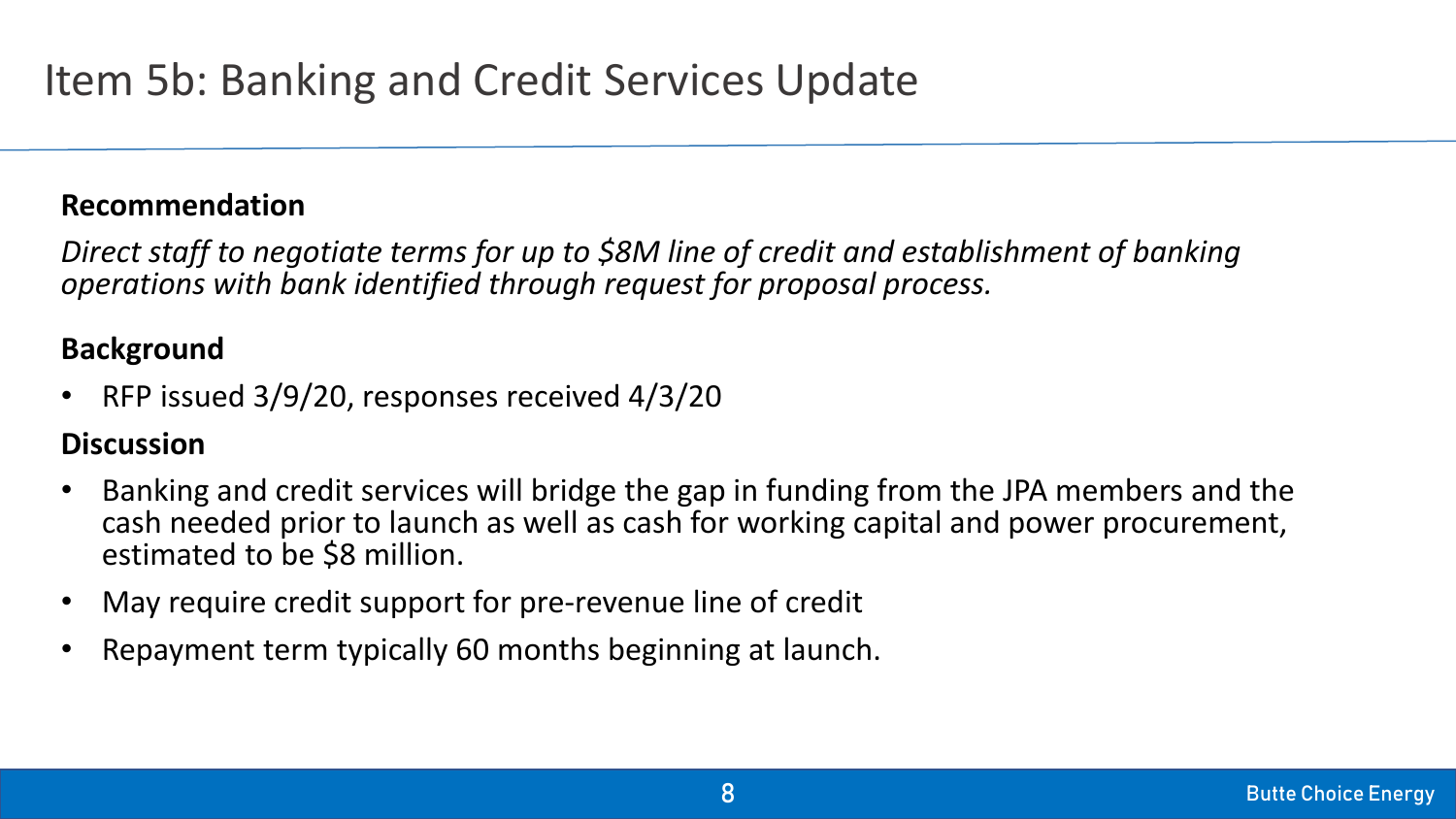*Approve contract with Calpine Energy Solutions to provide data management and call center services in*  support of BCE implementation and operations through June 30, 2023, and authorize the Interim Executive *Directors to execute the agreement.*

#### **Background**

• RFP issued January 28, 2020; 3 proposals received February 28; Phone Interviews conducted mid-March

#### **Staff Comments**

- Calpine has extensive experience as data manager and customer service provider for more than 15 CCAs
- Calpine's references provided exemplary review of Calpine as a consultant and service provider

#### **Contract Details**

- Cost: \$1.00/account/month
- Calpine will waive first two invoices in 2021, no costs paid upfront for pre-launch phase
- 3% Revenue collected from BCE will be invested in community programs/economic development
- Credit offer of \$500,000 over 24 months at 2% interest
- 3-Year Contract through June 2023
- Please see 4/13 Board packet for full service agreement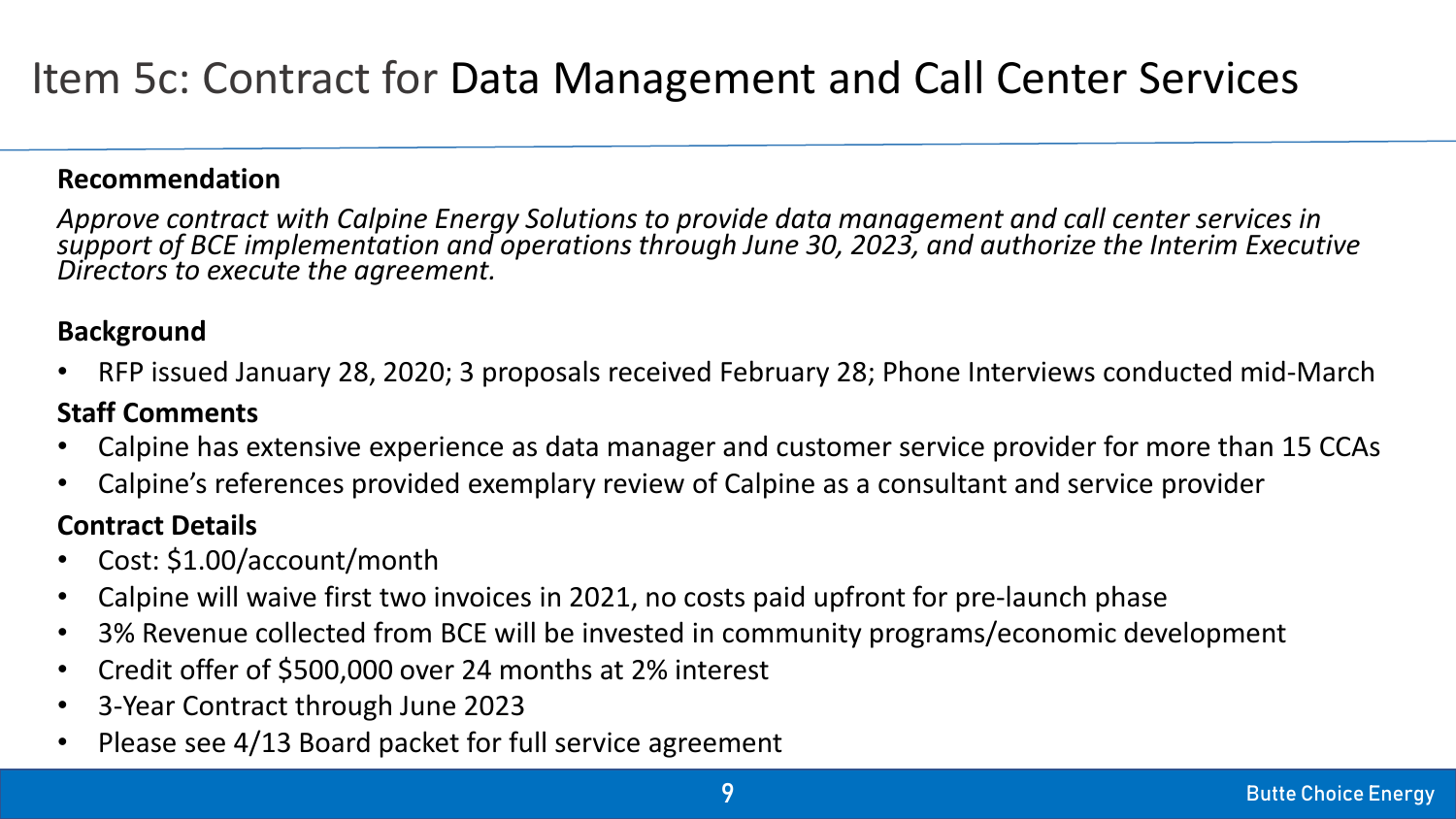*Approve agreement with Pilot Power Group to provide wholesale power services in support of BCE implementation and operations through June 30, 2023 in substantially similar form, and delegate execution of the agreement to the Interim Executive Directors, with approval by Legal Counsel.*

#### **Previous Action**

At March 9<sup>th</sup> Board meeting, BCEA Board approved Interim Exec. Officers to negotiate final terms of contract with Pilot Power Group.

#### **Contract Details**

- Pilot Power Group will provide portfolio planning and management including power procurement and portfolio modeling, risk management, regulatory filings, and integrated resource planning
- Term: 3 Years through June 2023
- PPG to defer initial invoicing for 90 days from the date of service agreement execution
- Potential to borrow \$500,000, if needed, from PPG
- Estimated annual cost: \$150,000
- Please see 4/13 Board packet for full Service Agreement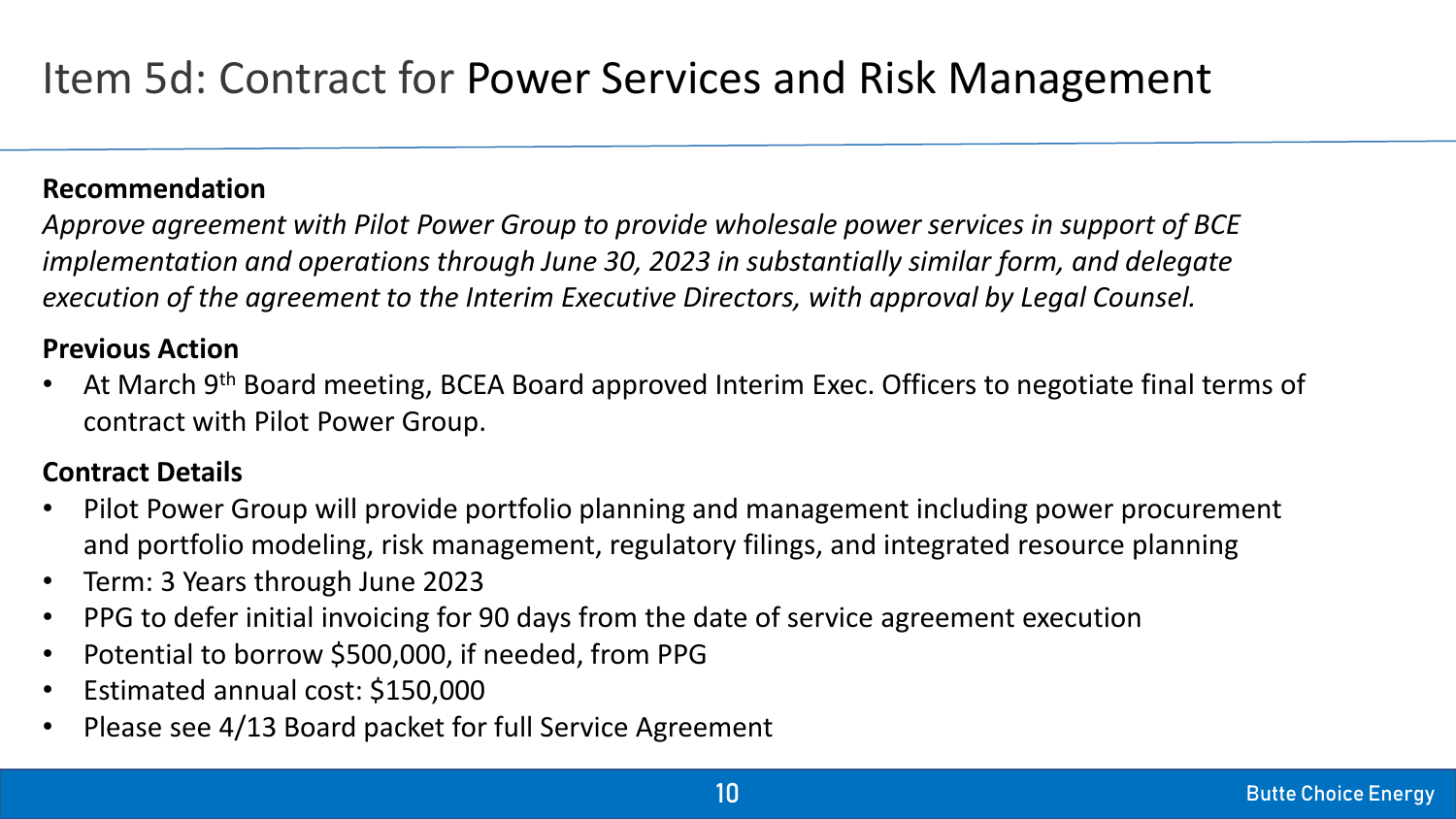*Approve agreement with Z-Global, Inc. to provide schedule coordination services in support of the BCE implementation and operations through June 30, 2023, and authorize Interim Executive Directors to execute the agreement.*

#### **Previous Action**

• At March 9<sup>th</sup> Board meeting, BCEA Board approved Interim Exec Officers to negotiate contract with Z-Global for schedule coordinator services.

#### **Contract Details**

- Z-Global will act as Schedule Coordinator on behalf of BCEA and will manage congestion revenue rights
- Contract Term: 3 years ending June 2023
- Z-Global to defer first 3 invoices 90 days (post launch)
- Estimated annual cost: \$120,000
- Please see 4/13 Board packet for full service agreement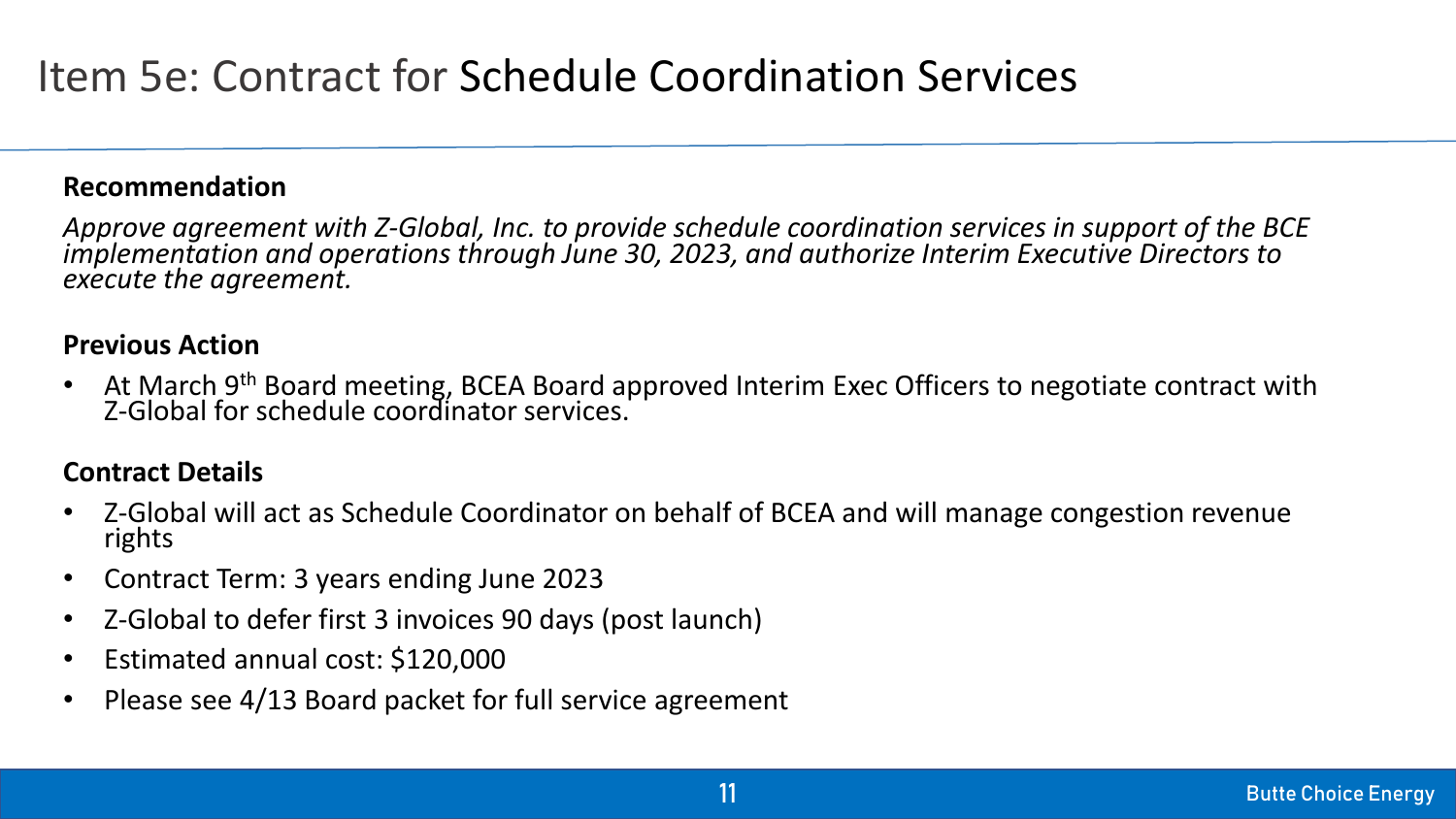*Authorize Interim Executive Directors to execute PG&E Community Choice Aggregation service agreement, payment of Community Choice Aggregation bond, and submittal of registration packet to California Public Utilities Commission.*

#### **E-4907 Filing**

- Draft Customer Notice due within 60 days of Filing Implementation Plan
- Registration Packet due within 90 days of filing Implementation Plan
- BCEA Requested an extension until April 30

#### **Registration Packet**

- Cover Letter
- Executed Service Agreement between PG&E and BCEA
- Draft Customer Notification Letter
- \$100,000 check for CPUC Bond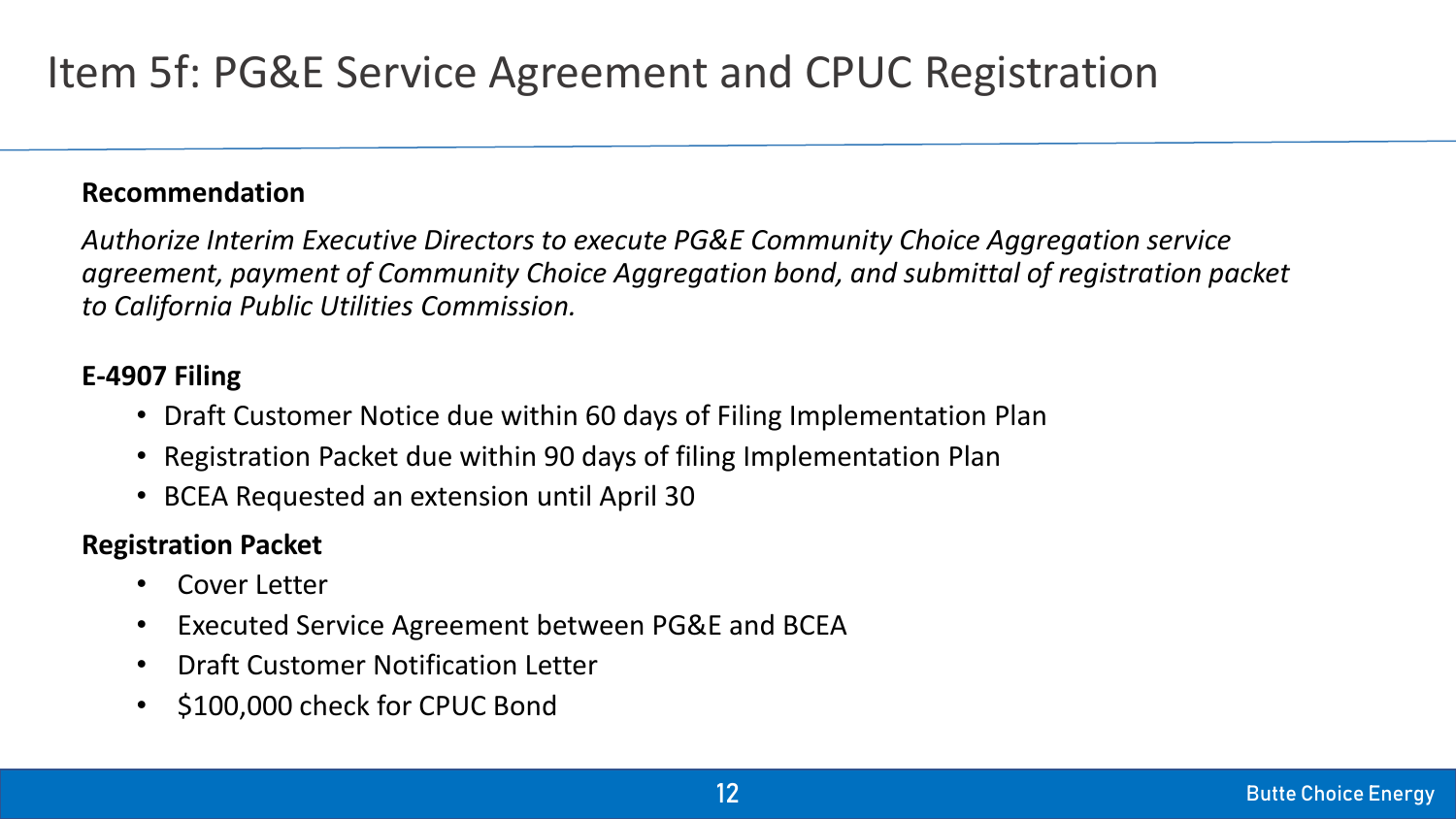# Item 5g: Adopt Conflict of Interest Code

#### **Recommendation**

*Adopt Resolution 2020-01 adopting the Conflict of Interest Code for Butte Choice Energy Authority.*

- The Political Reform Act (the "Act") requires all state and local government agencies to adopt and promulgate a conflict-of-interest code establishing the rules for reporting personal assets and the prohibition from making or participating in the making of any decisions that may affect any personal assets.
- Direct Conflict of Interest code to be submitted to the Clerk of the Butte County Board of Supervisors as BCE's code reviewing body. Possibly on 4/28 BOS agenda.
- **Next Steps:** Designated positions will need to file signed disclosure forms with BCEA Board Clerk within 30 days of BOS approval.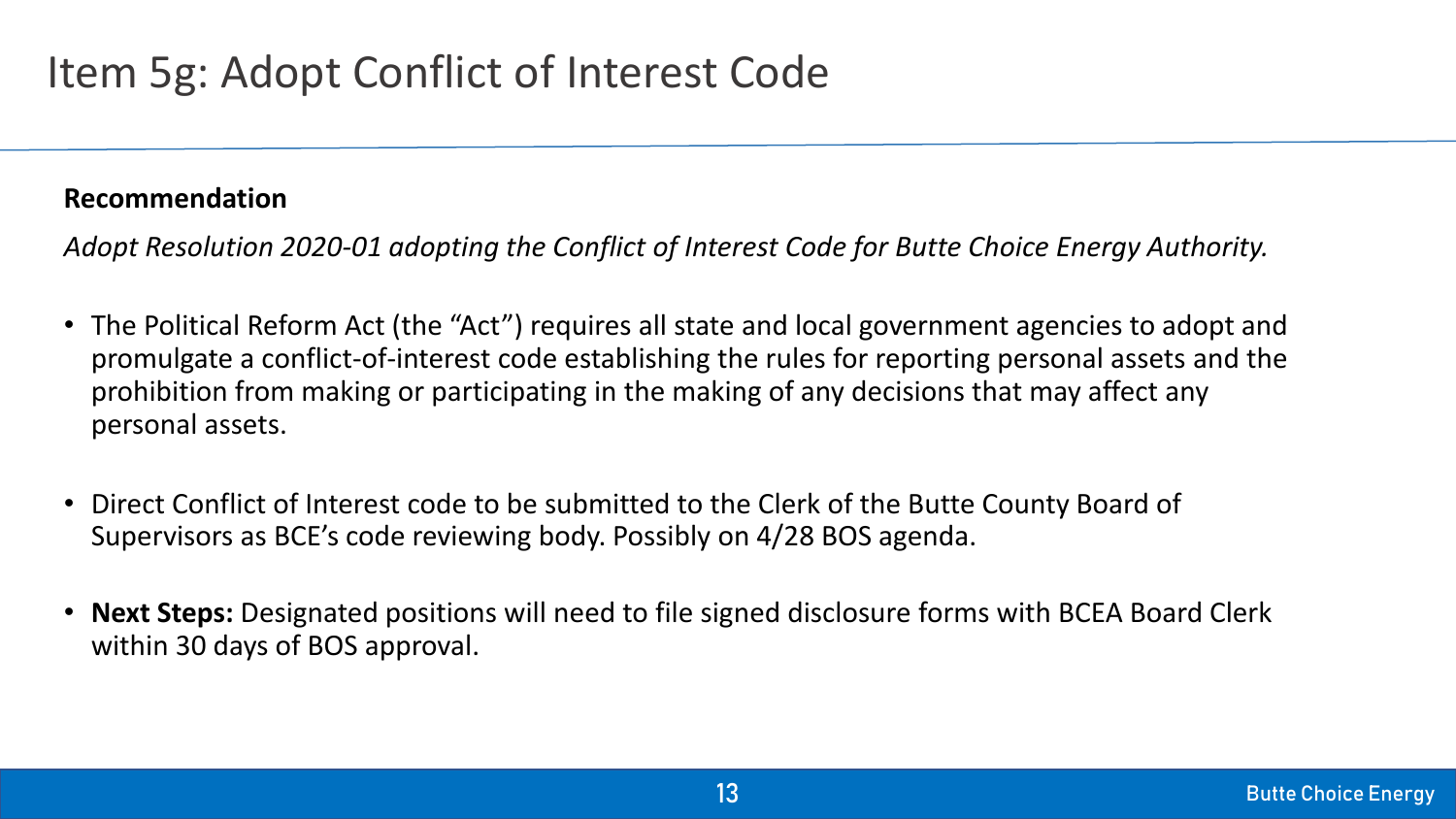# Item 5h: Discussion of BCE Policy Framework

#### **Recommendation**

*Receive presentation and provide direction and feedback as needed.*

#### **Discussion**

- CCAs in California are governed by a handful of legal, operational and policy documents including: 1) the JPA Agreement, 2) operating guidelines or bylaws if desired, and 3) Board policies that cover a range of issues.
- Proposed policies are presented within five operational categories: 1) administrative, 2) personnel/workforce, 3) customer and community, 4) financial, and 5) power supply.
- With the exception of a few admin. policies, most will be referred to the new CEO once s/he is on board.
- Please see 4/13 Board packet for full CCA policy matrix.